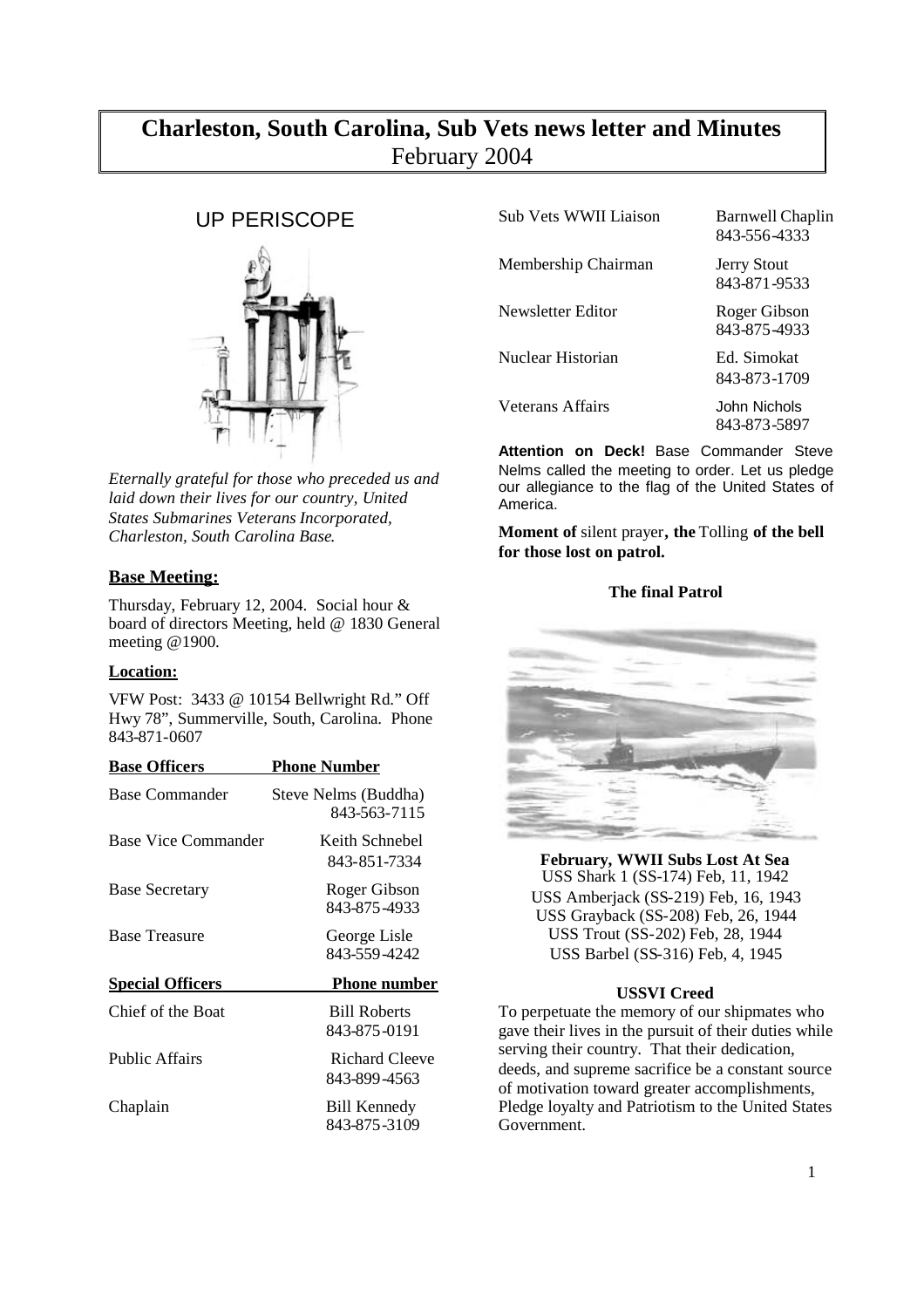#### **Cob**

The board was polled "we have a "Quorum" Base Commander, secretary and treasurer present.

# **Minutes of the February 12th meeting**

#### **Base Commander**

New people! Introduced themselves, Mike Paterson, Richard Walsh, Mike Smith, Brian, Stephen, Larry Sims, Berry Becker, Guido Allegretto, Terry Bradford, Bill Hynes; Welcome aboard.

#### **Treasurer**

Monies were discussed, plus the bills for the Christmas party.

#### **Base Secretary**

Some email problems (still), remember shipmates you have to clean out your email boxes once and a while! When they are full and we send out data it gets kicked back to me, and if you change you address let me know please. There were no minutes to be approved for December meeting, we had a Christmas party.

## **Public affairs officer Richard Cleeve Web site, http://www.ussvicb.org/**

More photos on the Web site, information on the Dolphin ties will be posted to contact "Curley" our store keeper, the list for the Hunley funeral is posted on the web site more details will have to be worked out and posted as received. Question brought up, are carriages going to be supplied, this question will be covered later.

#### **Veterans Affairs Nick Nichols**

We will have a notebook at the next meeting, if any of the members have inputs please contact Nick or the base officers. This information will be passed to the public affairs officer Richard for inputs on the web site and our newsletter. If specific information is needed to be researched, contact us and if available will be put this info out to the members.

#### **Bases Commander**

For those interested there is a bill out for us to start paying co-payments for prescriptions so we need to keep track of what our elected officials are doing for us.

**Hunley: Charles Rook -** The Hunley memorial is on the  $17<sup>th</sup>$  of February, email notice has been sent out and the information is also on our web site, we are looking for at least 13 people to be part of the ceremony at Breeches inlet in Sullivan's Island, this is a commitment we must keep! The ceremony has been changed this year, so contact us, (Cob, Charles or Roger) for information. The uniform is blue blazers, kaki pants, black shoes, white shirt and tie; see Charlie and get your name on the list.

More info on the **Hunley Burial** and practice, **(Steve)** around the third of April, Kay long will fill us in on the details, we currently have 83 people signed up, we only need 48, if we get 96 we hopefully use 48 at the battery and 48 at the cemetery but we have been informed we will be only participating at the Battery, the reason we had to split it up with other groups so we are back to our 48 people, the selection will be Charleston base first and in order as other bases signed up the uniform is blue blazers white shirt with Dolphin tie and kaki trousers with black shoes. Our storekeeper "Curley" Houck will put on the web site where to order the Dolphin ties for the out of town people. For the Charleston base Curley is taking orders and will order the ties for you. Before you leave the meeting be sure you check the list to see if your name is on it

#### **Sub-vets WWII, Barnwell Chaplin.**



**Reminder**

**Amberjack memorial**! White point gardens On February 14, 2004: at 1300 hours. **WW11 Sub-vets** meeting February 19<sup>th</sup> at Ryan's in Summerville, time at 1200 hours.

**Cob:** For those who are not pall bearers and want to participate wear your vests and kaki trousers with your blue shirt and cap, you can assist the out of town people and help in directions. Cob also had a **revelation** and a photo of Jim Eckles with both hands "Free" he will pass it on to our public affairs officer Richard for posting on the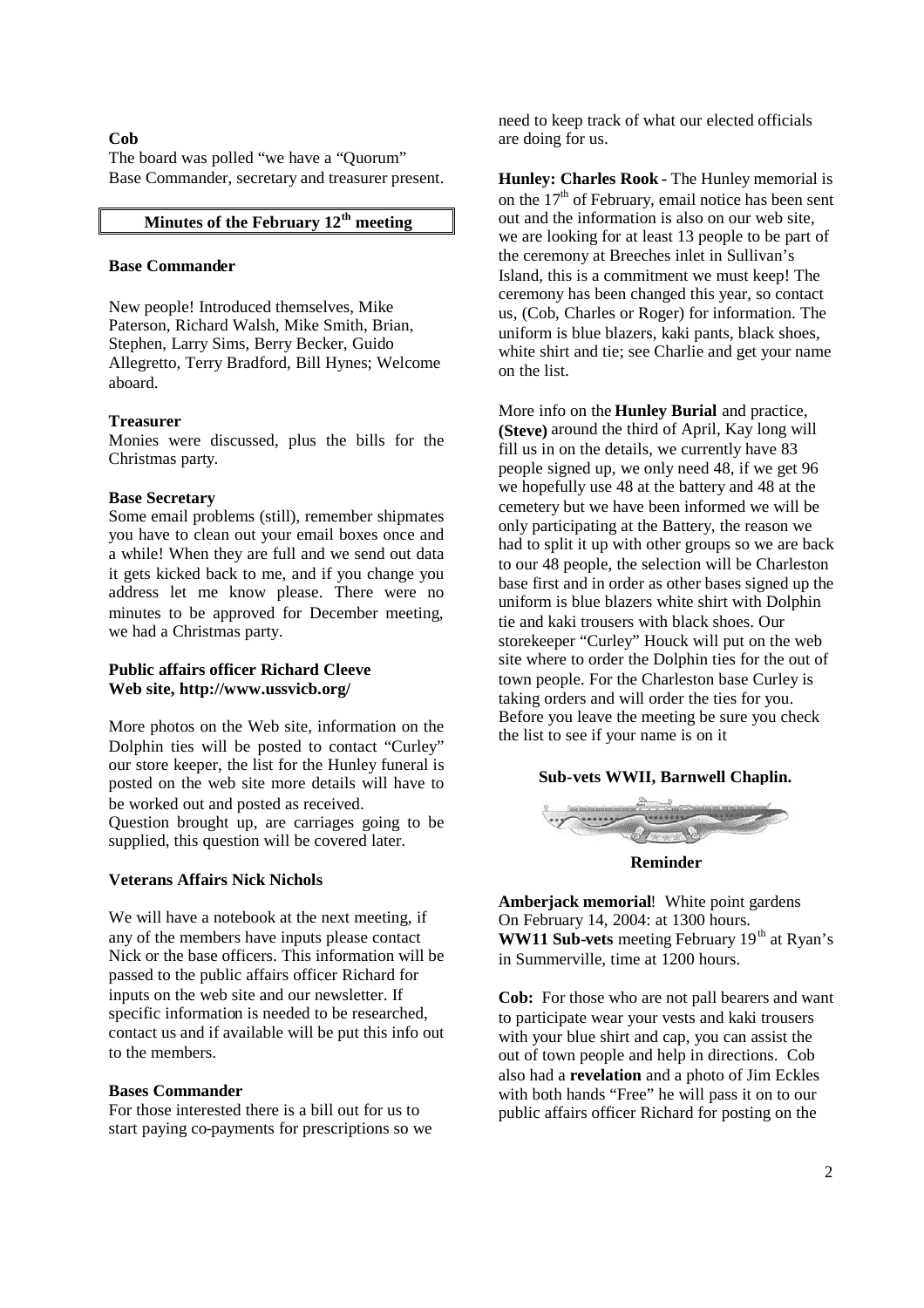web site, this is a one of a kind photo and the only one in existence.

**Base Commander;** does any one know if any shipmates served on the **USS Corbonero SS-337 from May –June 1965 August – Sep 1966 or April-May 68** if so! Please have them contact the VA for an evaluation, this sub was involved with shad testing chemical and biological warfare Steve has the paper work on whom to contact.

**National convention** in Sarasota New York has requested our base to bring up our float to the convention, after discussion it would not be feasible with insurance, plates and what ever else; the conscientious was to drop the matter.

Question was brought up to the Cob by the base Commander if we played the ELKS for the Christmas party, and as we found out setting up and organizing a party is not easy, so a special thanks went out to Jim and Sue for all the last parties they sponsored for us at their house, again thanks from all of us. (The last count at the party was 88).

Next topic: **Quarterly functions**, for the family's, we need a committee to plan and do the pick up and spread out the duties and so forth. Think about it and bring it up for discussion at our next meeting, we need a volunteer to take charge. We have paper goods (plates and so forth) that we keep at the Ranch for when we have a **two handed** working party we have something to eat off of. Think about it.

**Float committee:** Steve keeps the float at the ranch and maintains it Mike Emerson is in charge of the float Committee and will ask for volunteers to work on the float; yes even one-handed people!

**Membership Chairman;** Jerry Stout has stepped in to relieve the Base Secretary (Roger) of some of his duties, as of the first of this year Jerry has assumed the duties of Membership Chairman of our base, all dues for Charleston base will be paid to him and Jerry will maintain all records and forward them to the base Treasurer George Lisle.

**Base Raffle:** Need your Tax prepared? We are raffling off the services of Sue Eckles who is an enrolled Agent with the IRS. The tickets will be sold at the next meeting (\$2 per ticket) we are

looking to make a \$100 for the base, for the winner Sue will do your personal taxes, and will come to your house. (She will leave Jim at home) to prepare them, she has been doing taxes since 1980 she is licensed and knows what she is doing. Jim Eckles will be doing the collecting for the raffle. If you don't want to use your ticket give it to who ever you want, in the local area, but not a business!

**Little David:** Pre-overhaul meeting at the Nelms Ranch last week, and while we were there decided to do some work, the two bulkheads needed to be cut out larger to facilitate some of the shipmates, a scheduled work party a week from Saturday the  $17<sup>th</sup>$  0830 we need to find all the holes, we don't know what to cut out yet, we will pick up the blaster and compressor this way we can find out where all our problems are. The motor has to be removed, the wood has to be stripped off, there is enough work for everyone, Question to Miguel, do you invasion frying fish for the troops that day, yes: we will have a fish fry. Note to the troops; we have a lot of beer left over from the Christmas party, so for us to replenish the beer we will have a tip jar, throw at least fifty cents or a dollar in the jar so we can stay stocked! Also supply some hot dogs and chili. "**Little David"** Steve explained to the new people the history of this harbor craft and what the role was in the civil war, a folder is available for the new members to look at.

District four patches see **Curley (**store keeper) to see what it looks like. Longevity pins "something new" as we find out we will let you know. Holland club certificate new style with a picture of the boat you qualified on, quite nice.

**Question** to the members; "any one qualified in 1954? No one has stepped forward this year as yet.

#### **Nuclear Historian** Ed Simokat

Two comments were brought up at the meeting in his research, one involved a Nuke and a Duck, the Duck wound up with a smile on its face, and how the duck got that way? Your guess!

The second research project involved a lot of study, this involved a retired torpedo man life guard (Handsome at that) and a despondent Nuke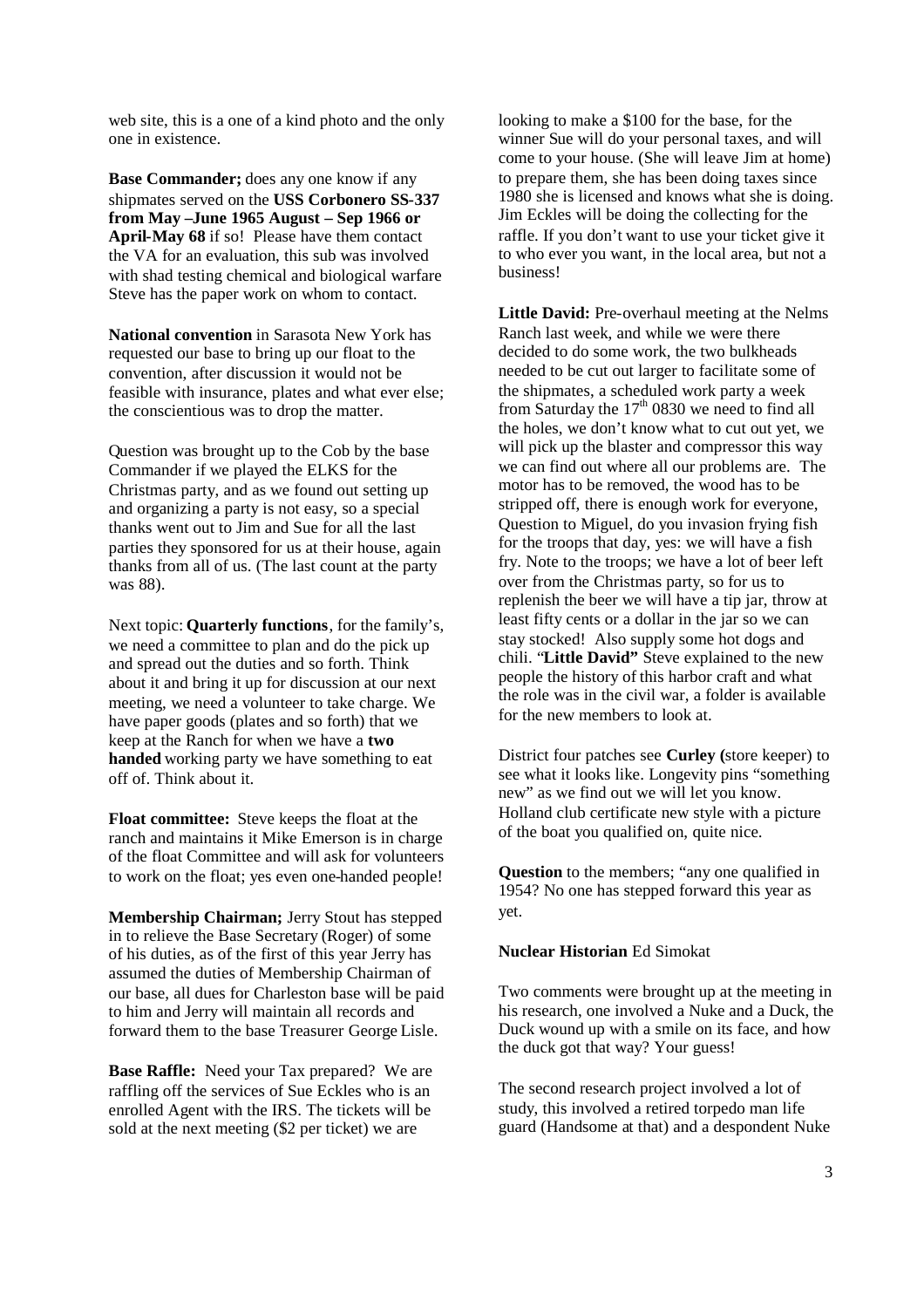trying to pick up a young lovely at Mission beach near San Diego, all I can say you have to be at the meeting to get the full benefits of Ed's research, thank you Ed.

## **Old Business**:

Sign the log sheets, and special thanks to Stan and Jim for the cabinet that was built by them.

## **New Business**

**Rodney**, we have been approached by the WW11 sub-vets to see if we would go haves on a bench at the submarine cold war memorial. Half would be the swamp fox chapter and the other would be us the price is 1200 dollars so both would split the price; this will be brought up at the next meeting discussed and voted on, so shipmates think about and decide at the February meeting. Question was brought up on the left over funds from the Cold War memorial, the funds have not been dissolved as yet

**Ben** brought up a suggestion that the new members be teamed up with some of the old members to bring them up to speed in what we do and how we operate. Good idea also Ben would like to know if anyone has a person that operated a track hoe to let him know.

Article was given to Steve about the Bow Fin in Hawaii also a good story about a old torpedo man having a 45 reunion with some coast watchers. see Steve if you want to review it.

# **Guest speaker Jim Eckles Loss of the "***USS Cochino SS-345"*

We were all spell bound, thank you for sharing this with us, you final statement "no greater love is there if a man lays down his life to save an other, how true that is, again thanks Jim.

**The good of the order;** Chaplain: Bill Kennedy If anyone is sick or somebody knows of a sick shipmate please contact me so we can send out cards and keep a check on them.

**Cobs reminder** for the new people the WW11 subvets allow us to be associate members of the Swamp Fox chapter, if you're interested contact the Cob or the base secretary.



#### **Benediction**

**Blessed those who served beneath the deep through lonely hours their vigils keep may peace the mission ever be protect each one we ask of thee bless those at home who wait and pray till their safe return by night or day, amen.**

**Depth charge drawing!** (Who won?)

**\*\* End of the minutes for January 2004 \*\***

# **Cob's Corner**

The Submarine Veterans have been limited in participating in the Burial Ceremony of the last and final crew of the H L Hunley. We will be Pall Bearers at White Point Gardens.

With this said, we can still participate in the Funeral Procession. This will be as an organizational group. In order to do this, we need someone to organize and be in charge of the group. This will be discussed at our next meeting.

Little David is proceeding fairly well considering the weather. By the time you receive this we will have had one more work session blasting the interior**. She is not righteous but quite holy.** Once inside it like skyward on a clear dark night. After welding in new plates and backings for the other larger holes, it will be time for a final blast and paint the interior. Once we commence the outside it will be time for Bondo. Bill Freligh to take charge of issuing orders for a while.

We will be getting ready for the Amberjack Ceremony the  $14<sup>th</sup>$  and the Hunley Memorial the night of the  $17<sup>th</sup>$ . Please attend both or at least one of these events. They are very fine events.

Please attend the meeting on (hope Roger gets the date correct) the  $2<sup>nd</sup>$  Thursday of February. We will be discussing the bench for the Cold War Memorial.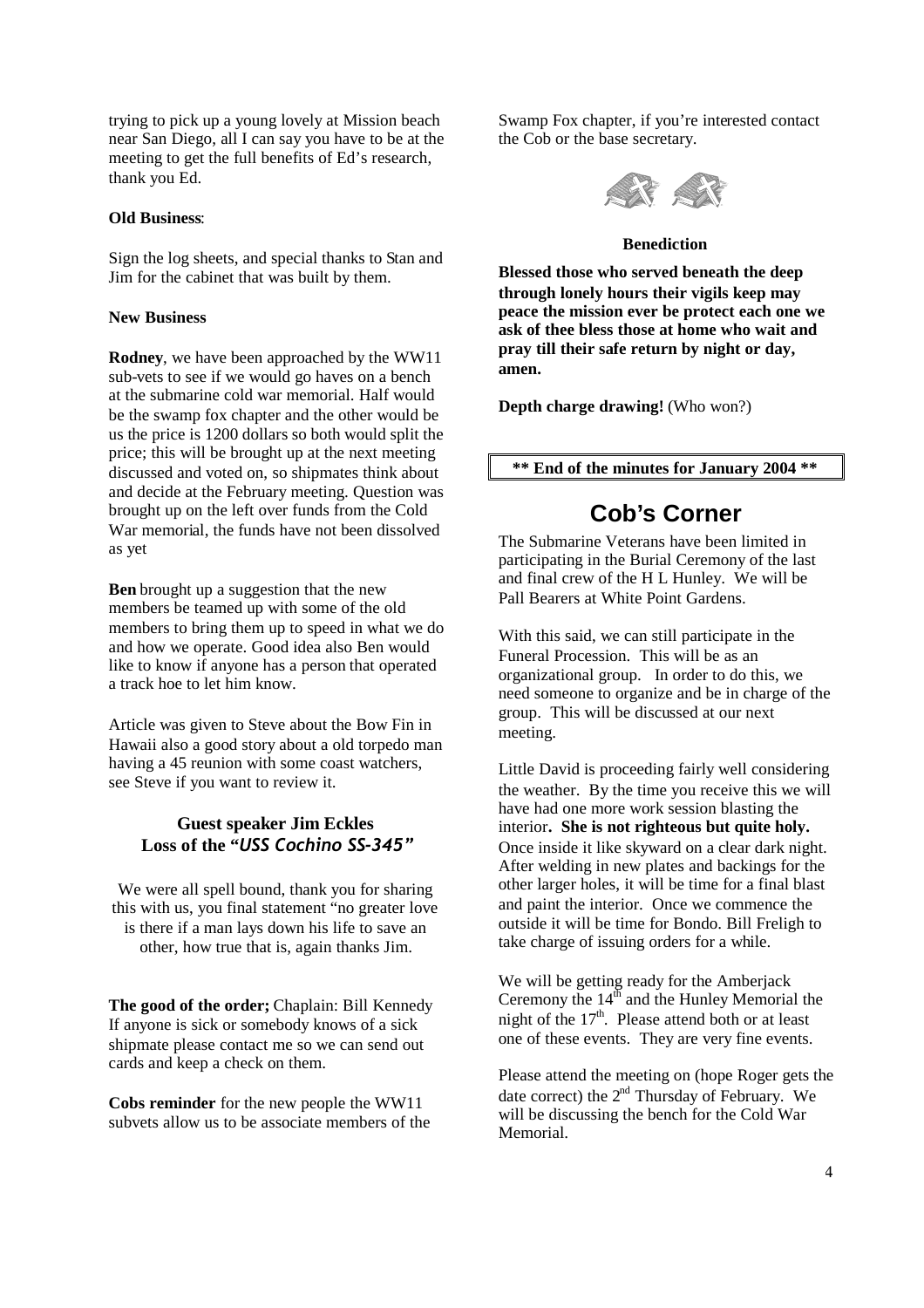#### **Chaplain: Bill Kennedy**



What a great meeting this month. I bet well over 70 Sub Vets were in the room. I almost felt like tap dancing if you know what I mean. Nothing to report and that's a good thing. I hope if you know of someone who is sick or who just needs a call please let me know. My calls are short and will not take up any time. I am working on a Sub Vet card for those members who are not feeling well. It'll be better than a Hallmark. If you have any ideas for the card or for me please call or drop a line. 1` Roger has promised a new picture for the start of this newsletter. I am waiting; should be interesting.

Our hearts go out to Ricky Collins on the loss of his mother from all of us you have our heart felt sympathy God be with you and your family and give you Peace.

Notes from the base Commander **Listen up!** The **Aiken branch Sub-vets** have been doing research on license plates, if you are interested in a Sub-vet plate we need a head count, at our next meeting we will have a **list** for you to **sign**, so a commitment is needed from us to follow through.

**Food for thought**, the ladies working at the VFW will cook us some goodies while we have our

meeting, this will be on a trial basis, a tip jar will be set up so if you want to be treated nice we must treat the ladies nice also, for those who don't understand it means put some money in the tip jar!

#### **Notes from the secretary**

Reminder thet **Jerry** is now the membership chairman please pays your dues promptly. Cards will be issued at the meeting if missed they will be held until the next meeting, for the mail in and new members we will issue packets if possible hand them out before you leave.

Personal note from the secretary, we have a lot of people running for various offices, we have to decide whom to vote for, so pick your candidate carefully! Because her or she doesn't swear and is religious shouldn't be held against them, think about this; if we had more **moral** people in office we wouldn't have all the problems in the world today would we! These are my comment, *Roger*

Continue Praying for our troops Lord Keep them out of harms way be with them always send your angles to watch over them.



For our fallen Soldiers and Marines and Airmen thank you for you sacrifice, you laid down your lives for us that we might have peace what greater gift is there then one to give his life that we may live.

**Thank you and God bless our President.**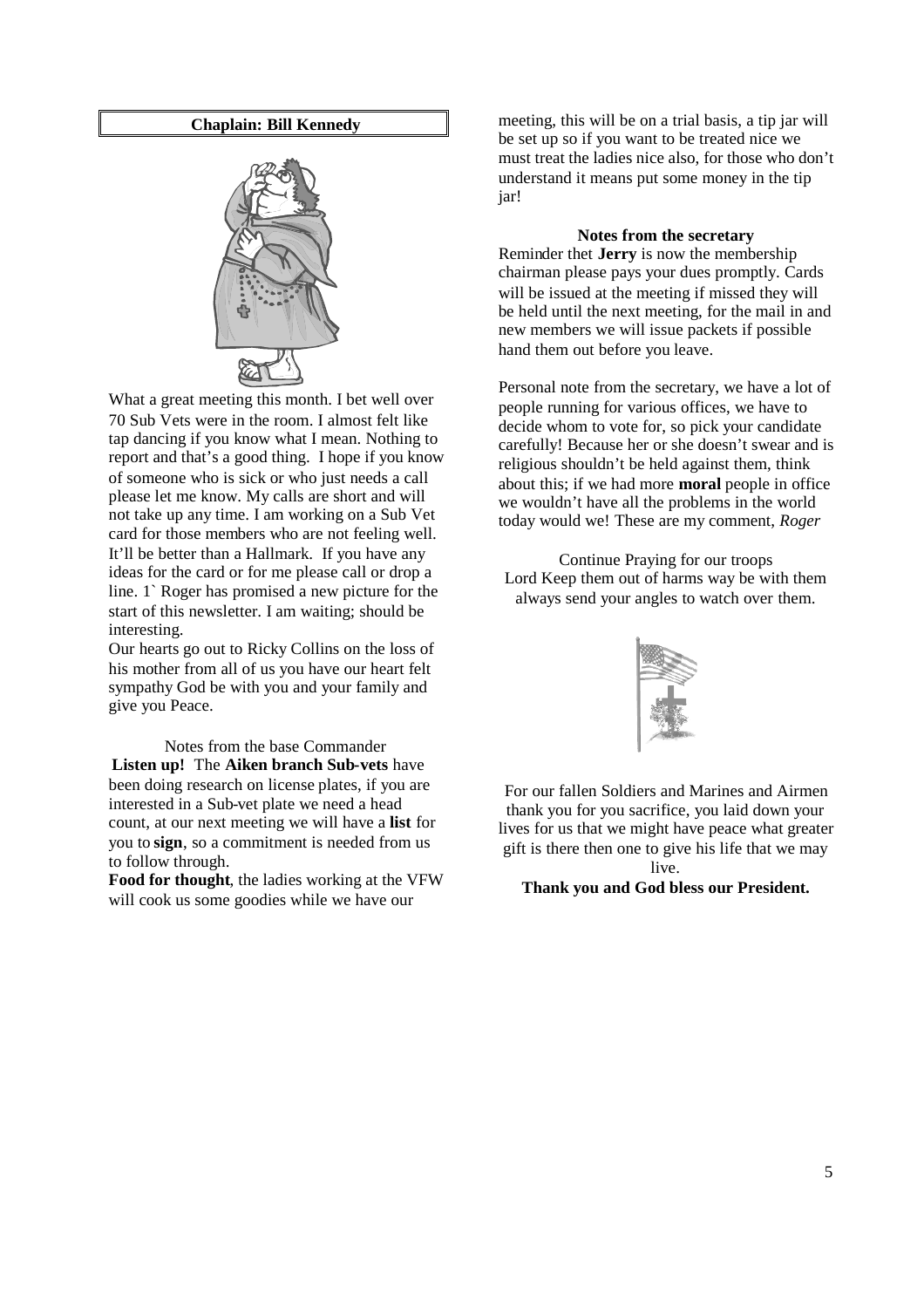# **SUBMARINE VETERANS PARTICIPATION H L HUNLEY FUNERAL 17 APRIL 2004**





The following requirements are for all personnel who are selected for Pall Bearers or alternates. **Charleston Base will only be participating as pall bearers at White Point Gardens, at the Battery in Charleston**. We are not participating at the cemetery as another organization has been selected. These are non-negotiable rules set by the Hunley Commission!

- 1. **MUST print and sign their name and submit a Release of Liability Form**.
- 2. **Pall Bearers and alternates MUST ATTEND a rehearsal to be eligible to be a Pall Bearer**. The rehearsal will be April 3<sup>rd</sup> at 09:30 at the John Wesley United Methodist Church at 626 Savannah Hwy (17 South West Ashley).
	- a. Pall Bearer uniform is Navy Blue Blazer with Dolphins and patrol pin (if any), displayed on the left Brest above the pocket. NO Ribbons or Medals!
	- b. White Shirt and Dolphin Tie.
	- c. Khaki pants and belt
	- d. Black or Dark Brown shoes.

## e. **NO HATS OR VEST**!

3. All personnel selected as Pall Bearers/Alternant must notify the Base Commander, Steve "Buddha" Nelms at 843-563-7115 NLT 15 February, with a yea or nay if you still wish to participate as a pallbearer.

## 4. **ALL FORMS MUST HAVE YOUR PRINTED NAME, SIGNATURE, AND RETURNED TO CHARLESTON BASE COMMANDER, 120 SAWDUST LN, DORCHESTER, SC 29437-2547 NLT 15 FEBRUARY**.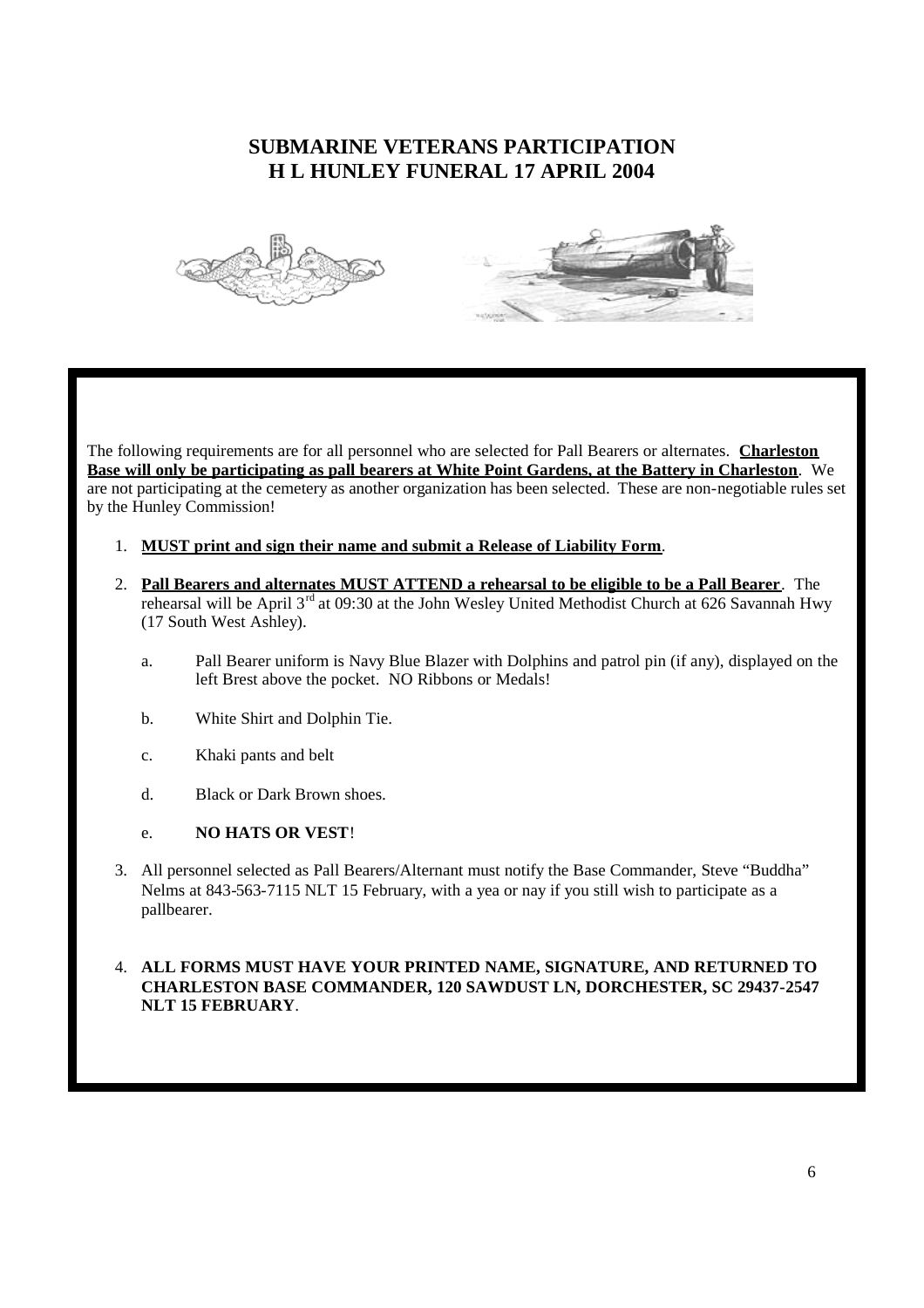# **By signing below, I agree as follows in consideration of participating:**

It is the sole right and discretion of The Hunley Commission and its staff to reject or eject any group, participant, or participants, and to modify this event in any way that they deem necessary to maintain the dignity of the Ceremony. No responsibility is assumed by the Commission or its agents for the safety of any property or persons during the event and the participant agrees that he or she is assuming all risks known or unknown.

I fully agree that by my signing hereto that I waive any claim for remuneration and expressly permit The Hunley Commission to take photographs of me during the event which may be used for media and fundraising activities for the benefit of the H.L. Hunley submarine.

Please PRINT Name Please Sign Name

Pall Bearer Procession Procession (Please check)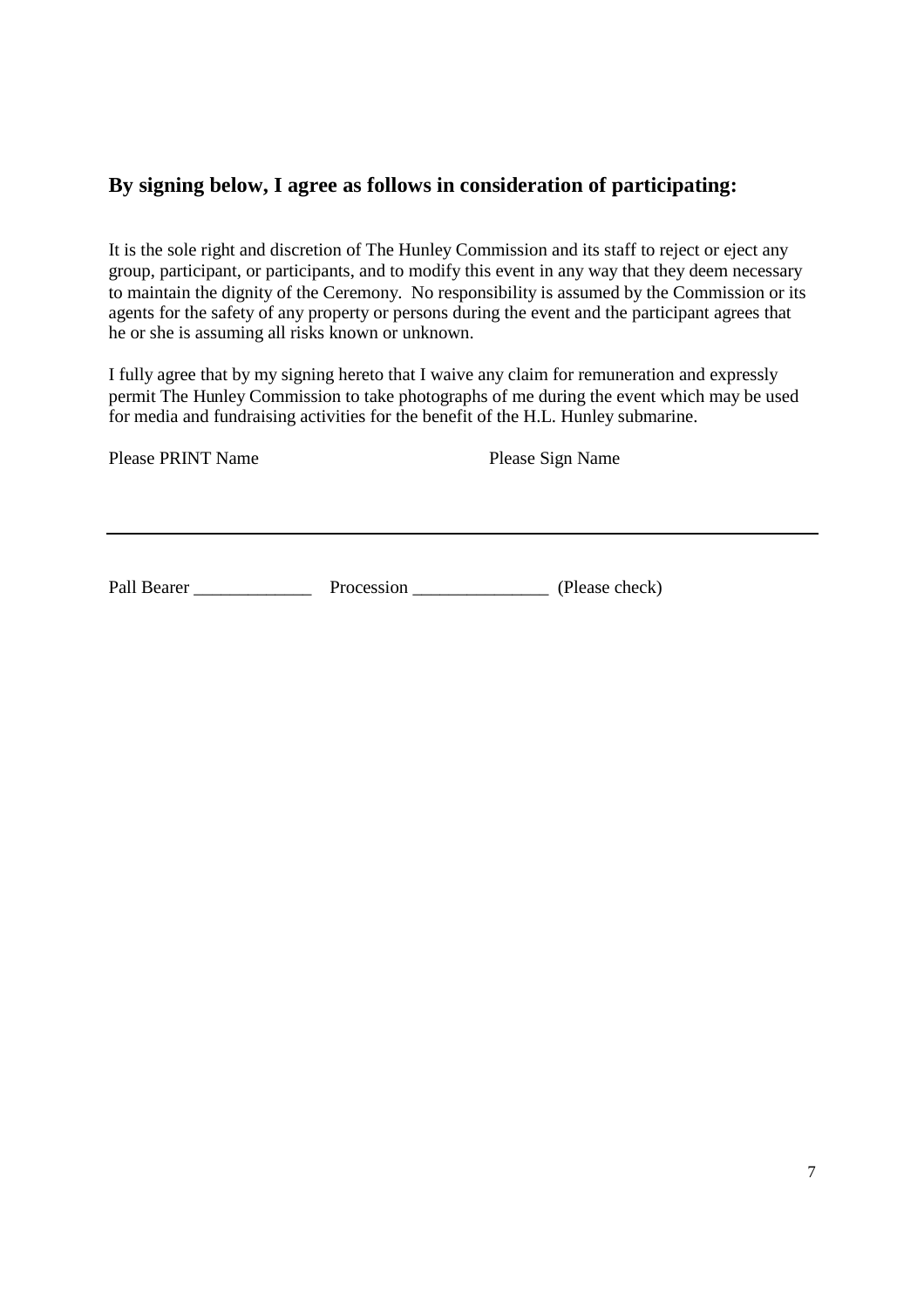Below are the letters sent to the selected and the commanders regarding the Hunley Burial

#### Keith

It is my pleasure to inform you of you selection as a pallbearer for the H. L. Hunley crew burial ceremony. The ceremony is scheduled for April 17. There will be a mandatory practice on April 3rd. If you don't attend the practice you will not be allowed to participate in the ceremony. Please notify me as soon as possible if you are unable to participate so an alternate can be arranged. Exact times for the events will be posted on our web site (ussvicb.org). Attached is form that is required for participation. Please print and than sign your name as indicated. The signed copy must be mailed to me ASAP. I must have the form in my possession by February 15. It must be the original; a copy will not be accepted. Mail to: Keith Schnebel, 238 Scalybark Rd. Summerville SC 29485.

As a reminder the uniform for pallbearers is blue blazer, khaki pants, submarine tie and leather shoes. The extent of USSVI pallbearer participation has changed and the walking in the procession of 4.5 miles is no longer required. You are still welcome to walk. If you choose to walk the uniform is the same as you wear as a pallbearer, vest khaki pants leather shoes and ball cap, or proper funeral attire. You are not required to attend practice if you wish only to walk in the procession.

If you have any questions please feel free to contact me at phone-843-851-7334, E-mail-KASchnebel@aol.com. Updated information will be available on our base web site ussvicb.org.

#### Commander:

First, please pass on our thanks to those in your base that volunteered to be pallbearers for the H. L. Hunley crew burial. Below is a list of the 48 selected pallbearers and the six alternates. I truly wish we could have used all those who volunteered. The extent of USSVI participation changed which minimized the number of people required. I have notified those selected individually but would appreciate that you remind those selected from your base to return their original copy of the attached form. I provided you with a copy of the form. If any member of your base would like to walk in the 4.5mile procession from the battery to the cemetery they must return the attached form with their name printed and signed as indicated. It cannot be E-mailed or faxed. I must have a form with the original signature and I must have the signed form by February 15. The ceremony is scheduled for April 17. Exact times will be posted on our base web site (ussvicb.org) Uniform for participation in the procession will be vests ball caps khaki pants and leather shoes or proper funeral attire. Pallbearers and alternates can wear the same uniform they wear as a pallbearer. Pallbearers and alternates are required to participate in a practice on April 3rd. If they do not practice they will not be allowed to participate in the ceremony. Practice is not required for those who choose to walk in the procession but again a signed form is required.

Send the signed original forms to Keith Schnebel

238 Scalybark Rd. Summerville SC 29485

If you have any further questions please feel free to contact me at 843-851-7334, KASchnebel@aol.com. Again thank-you to all volunteers and I am really sorry we couldn't use everybody.

Keith Schnebel Vice-Commander Charleston Base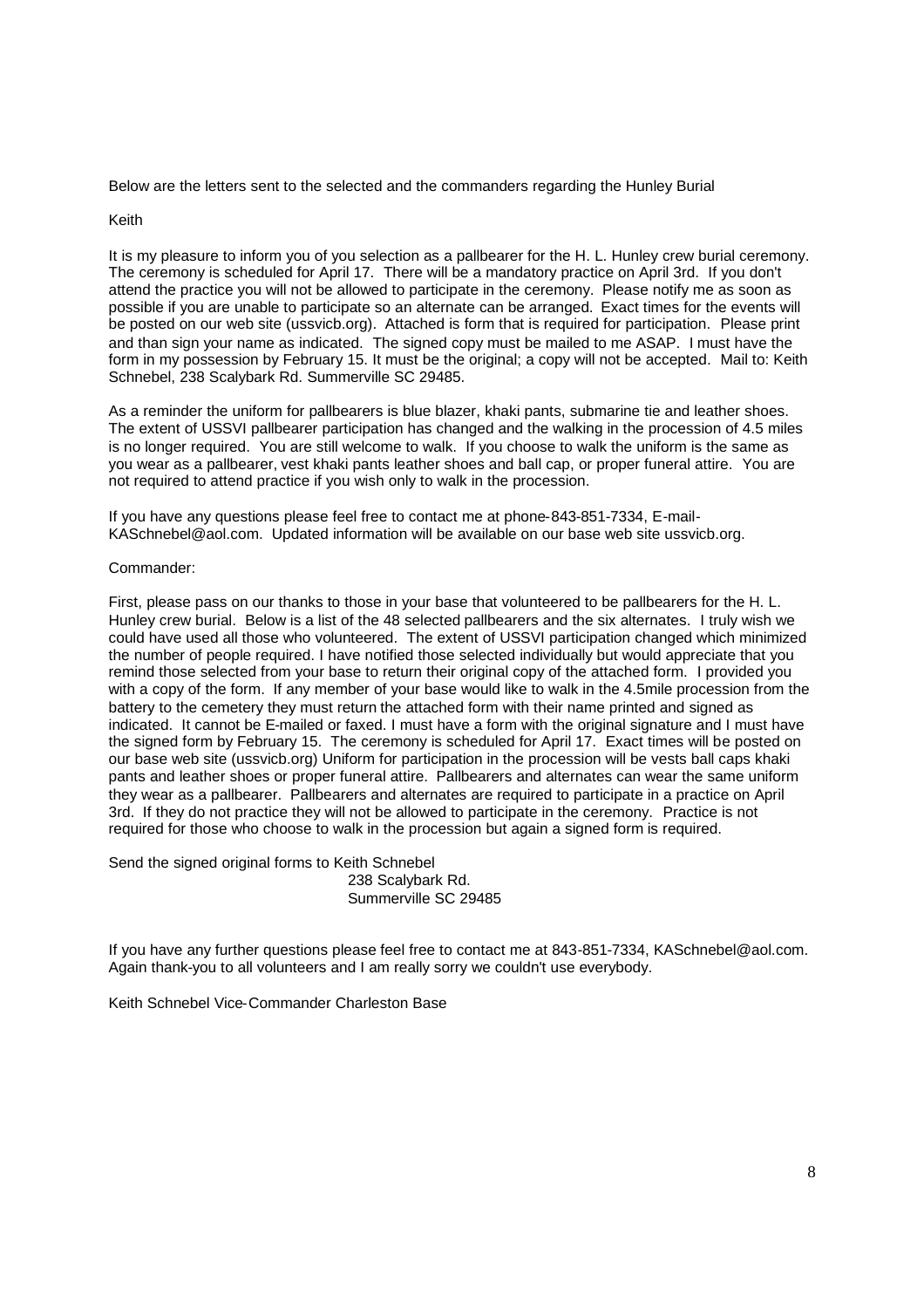# **Hunley Burial List and Alternates**

1. Steve Foster 2. Tim Chandler 3. John Glave III 4. John Glave Jr. 5. Ed Donner 6. Bob Dewar 7. Jon Jaques 8. Andy Sorbie 9. Thomas Sousa 10. Roger Gibson 11. Keith Schnebel 12. Stan Standrich 13. Rodney McKanna 14. Ralph Luther 15. Rick Collins 16. Julian Villegas 17. Gary Semler 18. Sy Mabie 19. Bill Kennedy

20. Jim Yates 21. William Jennings 22. Mac, McCollum 23. Glen Houck 24. Charles Rook 25. Larry Strukely 26. Larry Paris 27. Jim DeWitt 28. Bill Wilson 29. Vernon, Freshour 30. John Lookabill 31. Chuck Gravely 32. Tom Lindbergh 33. Barry Wilson 34. Richard Cleeve 35. Randy Bogner 36. Gene Simpo 37. Gary Becker 38. Jack Harden

- 39. Robert Bailey 40. Ken Seal 41. Terry Trump 42. Barnwell Chaplin 43. Frank Young 44. Jim Lowman 45. Joe Giannetto 46. Guido Allegretto 47. Larry Sims 48. Steve Nelms 1. Bob Moore 2. John Smith 3. Scott Todd 4. Douglas Freeswick
- 
- 5. Xerxes Herrington
- 6. Dave Byrd

# **Amberjack memorial**

Amberjack memorial back up plan in event of bad weather, the place is James Island Christian Church at 12 Saw grass Road, James Island. We have permission to hold the memorial service in the main sanctuary. The directions head toward Folly beach when on folly road as you cross the Wappoo bridge, continue on folly road pass May bank road look for Captain D's or Arby's on the right: saw grass road is a half circle so no matter which way you go you'll get to the church, Roger